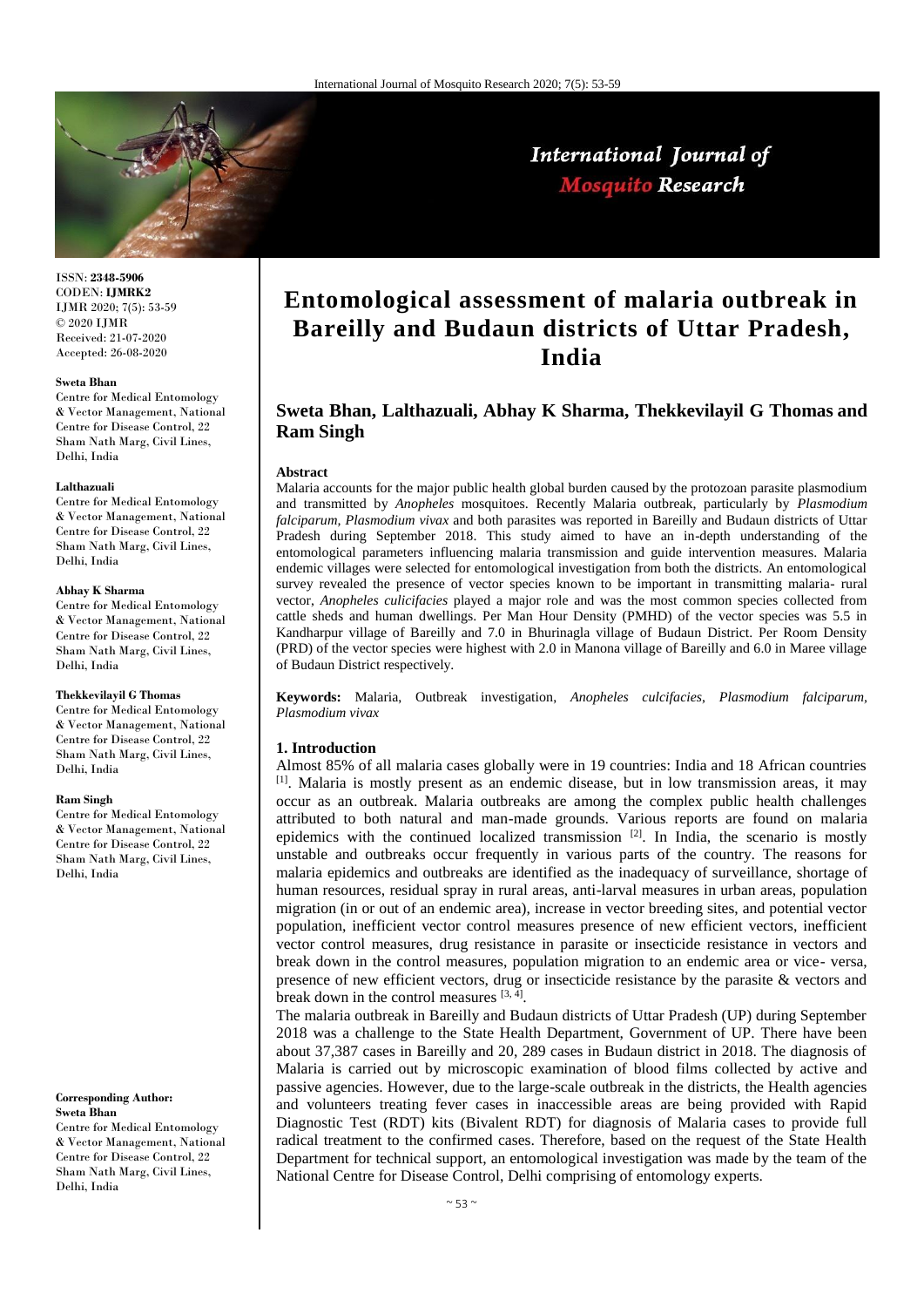The investigating team visited the area and after conducting an entomological survey recommended necessary control measures to contain the malaria outbreak. The investigation aimed to investigate the occurrence of malaria outbreak, identify the risk factors, and suggest practical control measures to alleviate the disease burden of the community in Bareilly and Budaun districts, UP.

## **2. Materials and Methods**

## **2.1 Surveillance Areas**

## **2.1.1 The demographic and meteorological scenario of Bareilly District**

Bareilly is a metro city in the northern Indian state of Uttar Pradesh. Standing on the Ramganga river. Bareilly is the 7th largest metropolitan city of Uttar Pradesh and the 50th largest metropolitan city of India. Geographically it forms the outer gateway to enter Uttrakhand State. The Bareilly district is lying between 78.23' longitude East and 28.10' latitude North. An area of about 4120 sq.km has been covered by Bareilly district. The total forest covers an area of 352 hectares in the district. The district is bounded on the North by the Nanital district of Uttranchal, on the South by Badaun district, on the East by Pilibhit &Sahajahanpur districts, and on the West by Rampur district.

The Ramganga River is the main river of the district which makes the natural boundaries with the Badaun district. Bahgul, Shankh, Devrania, Nakatia, Kailasi are some other rivers flowing in the district. Due to the Tarai region, the district has a very pleasant climate with cool and foggy winter and generally hot & humid summer. Here summer starts very early and the temperature of the district varies from 4º C in winter to 44 °C in summer. Normally, the wet session starts at the end of June month to September. The average rainfall is 1050 mm (Figure 1).

## **2.1.2 The demographic and meteorological scenario of Budaun District**

Budaun is in the Bareilly Division and it is lying between 78.54 and 69.20 longitude east and 28.25 and 29.10 latitude north. The district is bounded on the north by Jyotiphule Nagar, Muradabad, Rampur, and Bareilly district and on the south by Kashiram Nagar and Aligarh, on the east by Shahjahanpur and Farrukhabad District, and the west by Aligarh and Bulandshahar district. The height from sea level is 166.4 meters in the South and 192 meters in North. River Ganga flows through the district which increases the land fertility. The Budaun district covers an area of 5168 sq km. Due to the Tarai region, the district has a very pleasant and moderate climate. The temperature of districts varies from 2 Degree Centigrade in winter to 44 degrees centigrade in summer. The wet season normally starts at the end of June month. The average rainfall is 861mm in Budaun (Figure 1).

## **3. Methodology**

## **3.1 Entomological Surveillance Areas**

An entomological survey was conducted in the affected villages of both districts in September 2018 according to WHO standard techniques for anopheline mosquitoes  $[5, 6]$ . The study locations comprise BehtaBujurg, Majgawan, Kandharpur, Manona, Kundarai Khurd, Rampura, and Andupura which are the selected villages of Bareilly district and Maraee, Musajhaag, Mehrauli, Ghidhol and Bhurinagla are the selected villages of Budaun district.

# **3.2 Adult Anopheline Surveillance**

# **3.2.1 Indoor Hand Collection (HC)**

Hand Collection of Indoor resting adult mosquitoes was done from randomly selected households and cattle shades in the morning from 05:00to 09:00 hrs by using an Aspirator and torchlight. Each house was surveyed for 15 minutes. Bedrooms, preferably with complete walls and the highest number of persons slept last night were given priority. The dead and alive mosquitoes were brought to the laboratory for further processing to study various entomological parameters. Per Man Hour Density (PMHD) of each species of mosquitoes were calculated by using the following formula:

**PMHD**= Total no. of mosquitoes collected /No. of person x Time spent in hours

## **3.2.2 Spray Sheet Collection (SC)**

Adult mosquitoes were collected from indoor surfaces from randomly selected houses per day in the morning hours at 05:00 to 09:00hrs by Spray sheet collection. The Spray sheet mosquito collection method was conducted for the adult mosquito collections [7]. This involved the covering of the floor with white bedsheets. Insecticide was first sprayed from outside of the house onto the eaves, windows, and door before entering the dwelling and spraying the entire inside of the house. All doors and windows remained closed for about 10 min to allow for mosquito knockdown. Collectors then reentered the dwelling and used forceps to collect mosquitoes from the sheets and place them in test tubes. A commercialgrade pyrethroid insecticide (Mortein, active ingredients dphenothrin, and imiprothrin) was used due to availability and safety. The mosquito collections were placed into test tubes labeled with information that included; location, date, time of collection, number of people per room. The collected mosquito samples were kept for species identification and PRD (Per Room Density) was calculated with the help of the following formula:

**PRD =** No. of mosquito collected / no of rooms

## **3.3 Larval AnophelineSurveillance**

Entomological investigations based on the larval survey were done to understand the larval species prevalent in the area. Larvae were collected with the help of dippers form the breeding habitats. All kinds of breeding habitats; artificial (overhead tanks, plastic containers, iron/metal drums etc.), and natural (rivers, streams, ponds, wells, rice fields, etc) were searched within one kilometers radius of the affected villages. The community was also analyzed for the examination of waterlogged and storage practices in affected areas. Anopheline mosquito larvae were searched using dippers of 10-centimeter diameter and 300 ml capacity (five dips at each site). Larval samples were brought to the laboratory for rearing till the adult emergence and then the mosquitoes were identified up to species level. Larval densities were expressed per site as the number of larvae per five dips and larval density was calculated. Per Dip Density was calculated with the help of the following formula:

**Per Dip Density** = No. of Larvae collected / Total no. of Dip

## **3.4 Mosquito processing and Identification**

All mosquitoes collected by HC, SS methods, and the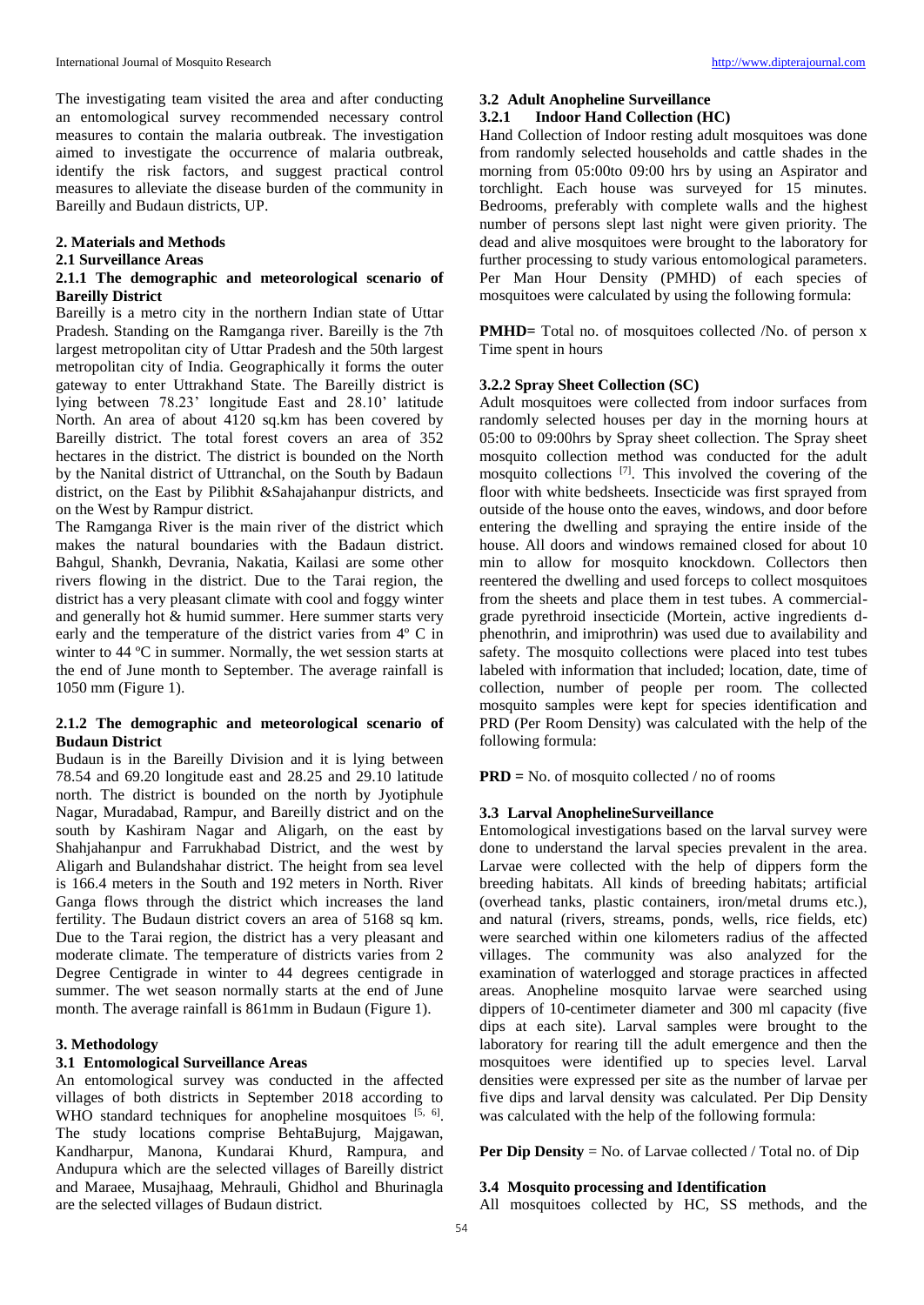mosquitoes that emerged from the collected larvae were identified up to species level using an achromatic magnifying lens  $(\times 10)$  and the appropriate taxonomic keys [8].

## **4. Results**

## **4.1 Epidemiological situation and indicators for malaria (2017–2018)**

The districts are highly endemic for malaria in 2018 (annual parasitic index>1). The API increased in 2018 and reach 7.32 in Bareilly and 5.54 in Budaun district. However, API is low in 2017 with 0.06 in Bareilly and 0.42 in Budaun district in 2017. The Annual Parasite Incidence (API) depends upon the ABER whereas the level of ABER depends on the number of fever cases reported in the community. However, the Slide Positivity Rate (SPR) among the blood smears collected through surveillance gives more accurate information on the distribution of malaria infection in the community over a while. The slide positivity rate (SPR) encountered higher in 2018 for both districts with 14.94 in Bareilly and 12.72 in Budaun respectively. (Table 1).

## **4.2 Entomological observation**

Mosquitoes collected during the survey belong to three genera viz. *Anopheles*, *Culex,* and *Armigers*. Among the total collection, Anophelines were the most dominant genus comprising and the species were *An. culicifacies, An. annularis, Anopheles subpictus, Anopheles maculates,* and *Anopheles barbirostris. Anopheles subpictus* was the most dominant species followed by *An. vagus, An. culicifacies* and *An. annularis*. The PMHD of the primary vector *An. culicifacies* was 5.5 in Kandharpur followed by Manona with 5, Andupura with 5, BehtaBujurg with 3 and Kundarai Khurd with 2 of Bareilly district. However, the primary vector was not found in the Majgawan and Rampura villages of Bareilly. Whereas in PMHD in affected villages of Budaun district shows PMHD of 7.0 in Bhurinagla of which was higher than the critical density (3.3) followed by Maraee with 3.5, Musajhaag with 2, Mehrauli with 1, and no vector density was found in Gidhool village of Budaun district. The PRD was found highest with 2.0 in Manona village of Bareilly and 6.0 in Maraee village of Budaun district. The PMHD and PRD of all other collected mosquito species were given in table 2 and Figure 1, 2, 3, 4 showing PMHD and PRD of anopheline species collected in both districts.

## **4.3 Larval survey**

During the larval investigation, the anopheline breeding was surveyed in various places like paddy fields, ponds, rainwater pools, mud pools, and pits, etc. at affected villages of both the districts. The details of *An. culicifacies, An. subpictus,*  breeding in the above habitat are presented in Table 3. Both species of anophelines, *An. culicifacies, An. subpictus* were found in clean stagnant water, Pools, pits. Anopheline larval density per dip revealed the highest density with 10 in clean stagnant water at Bareilly district and 25 in Stagnant water at Budaun district. The high larval index was found in all potential breeding sources favoring disease transmission. The result of the larval survey undertaken is given in Table 3.

## **5. Discussion**

Presently, Malaria is an endemic disease but in low transmission areas, it may perhaps occur as an outbreak. Malaria outbreaks are the complex public health challenges

attributed to both natural and man-made causes [9]. Several reports are available on small malaria outbreaks with the continued localized transmission. A study reported a focal outbreak of malaria at Bonta sub-center of PHC Kilvani, the UT of Dadra & Nagar Haveli during August 2014 revealing the presence of three known malaria vectors viz. *Anopheles culicifacies, A. stephensi,* and *A. subpictus* [10] .

Recently, various outbreaks of Malaria had been reported from different states of India, such as Orissa<sup>[11]</sup>, Haryana<sup>[12]</sup>, Chhattisgarh [13, 14], Assam [15-18] Bihar [19, 20], UP [21] , Dadra & Nagar Haveli<sup>[22]</sup> Kerala<sup>[9, 23]</sup>. Several reports are available on the malaria outbreak in the non-endemic area also. A study reported that climate change affects improving conditions for competent Anopheline vectors in non-endemic areas, resulting in outbreaks due to *P. falciparum* infection [2]. During the 2009 Malaria outbreak in March in district Korea of Chhattisgarh found with SPR 22.2% and showed the average PMHD of *An. culicifacies* (5.5) followed by *An. Subpictus*   $(2.0)$  and An. fluviatilis  $(1.5)$  <sup>[14]</sup>. The entomological survey revealed that all selected villages of both districts with poor living conditions, low socioeconomic conditions (education, occupation & income), lots of animal shelters (Cattle sheds), and poor drainage system which leads to waterlogging. These conditions increase mosquito density.

Primary Vector, *Anopheles culcifacies* were found have predominant breeding sites in stagnant water, Pools, and pits which were near to the malaria cases. In response to this outbreak, indoor residual spraying (IRS), larvicidal spraying, space spray, and fogging were done in the affected areas. The area has the potential for malaria to re-emerge as there is the presence of environmental and climatic conditions that are favorable towards mosquitoes of the genus *Anopheles* and vulnerability, through the constant presence of infected individuals coming from endemic areas and due to the presence of a large number of migrant laborers. The current outbreak demonstrates the potential for the reintroduction of malaria in the area. Soon before the outbreak, there was heavy rainfall in July-August. That might have caused increased humidity in the area which was suitable for the vector to survive long and parasite to grow inside the vector. As the proportion of humans: cattle were very low, man vector contact increased and transmission of malaria was high, resulting in the outbreak.

## **6. Recommendations**

Since mosquito control was highly essential now. The outbreak could be controlled by taking immediate action by the state health department as per the recommendation given by the investigating team. The reason for the outbreak in most of the studies reported was due to breakdown of surveillance, consistently low API, villages not covered under the indoor residual spray and favorable weather conditions for vectors to grow rapidly. But from our investigation the possible reasons for this outbreak were i) abnormal and sudden climatic change resulting in a sudden increase of temperature to 42ºC and unusual rain favoring the breeding of the vector, ii) population migration from the non-endemic area to an endemic area, iii) area not covered under IRS programme.

With the experience from this study, the following recommendations were made to avert the malaria outbreak in the future.

i. Long-term and systematic monitoring of environmental risk factors, Strengthening of the vector surveillance for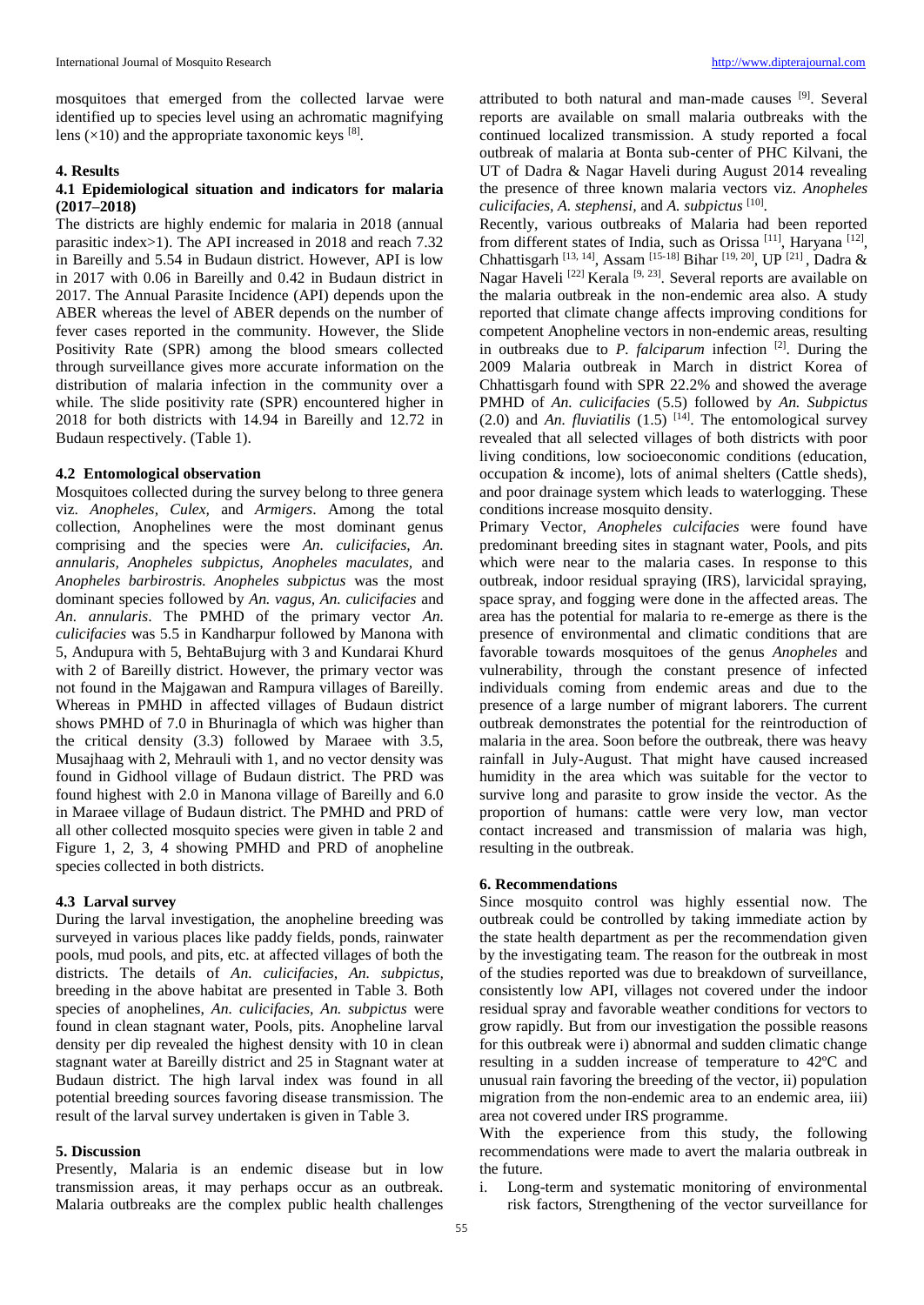the early prediction of the outbreak using the vector surveillance data,

- ii. Promotion of the use of personal protection measures with long-lasting insecticide-treated bed nets(LLIN) and implementation of IRS
- iii. Malathion fogging spray in areas having a greater concentration of cases must be undertaken on a priority basis.
- iv. Anti-larval measures with Temephos (Abate) may be undertaken for larval control. Besides, the use of kerosene/used diesel oil in stagnant water bodies may also be undertaken.
- v. Vector & larval surveillance should be carried out throughout the year to map the vector density & larval breeding sites through Health Workers/Surveillance Workers.
- vi. Availability of drugs and rapid test kits should be ensured at all the hospitals for preliminary screening of cases and

their prompt treatment.

- vii. Waste management should be properly planned by District Health Authorities
- viii. Awareness of Community through IEC & BCC must be done for the success of intervention methods. This should cover the following aspects:
- a) Cause and transmission of malaria, about the vector breeding places, breeding, and biting habits, etc, symptoms of the disease, management including treatment of the cases, and community measures for prevention of breeding and to prevent man-mosquito contact.
- b) Spread of awareness on preventive measures like wearing full-sleeved clothes, using insect repellents, mosquito nets, fumigation, taking additional care of children, elderly and pregnant women, and undertaking source reduction activities.



**Fig 1:** Map of Uttar Pradesh state showing the location of Bareilly and Budaun districts



**Fig 2:** Comparative PMHD of different Anopheline species collected from affected villages of Bareilly district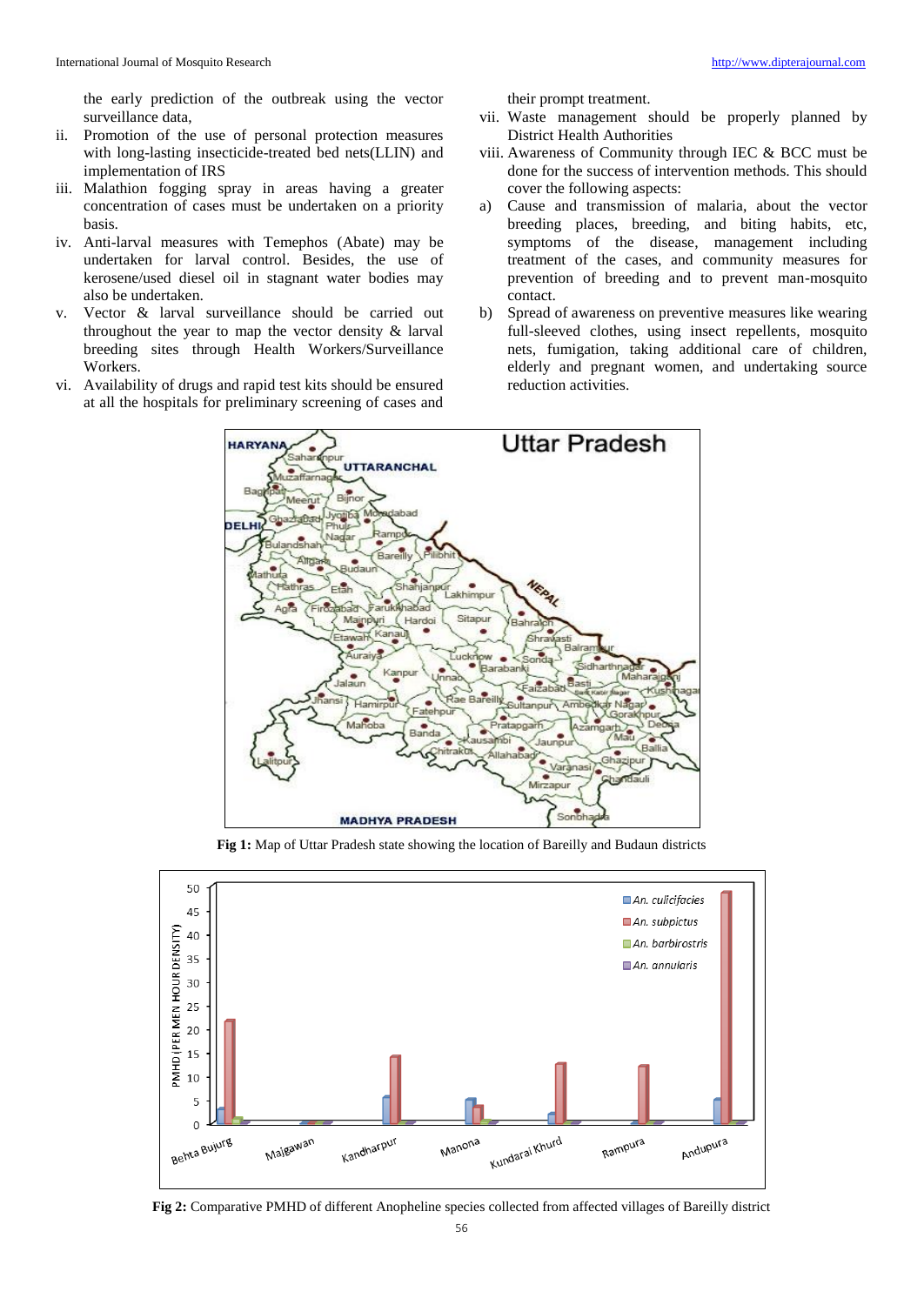







**Fig 4:** Comparative PMHD of different Anopheline species collected from affected villages of Budaun district

**Fig 5:** Comparative PRD of different Anopheline species collected from affected villages of Budaun district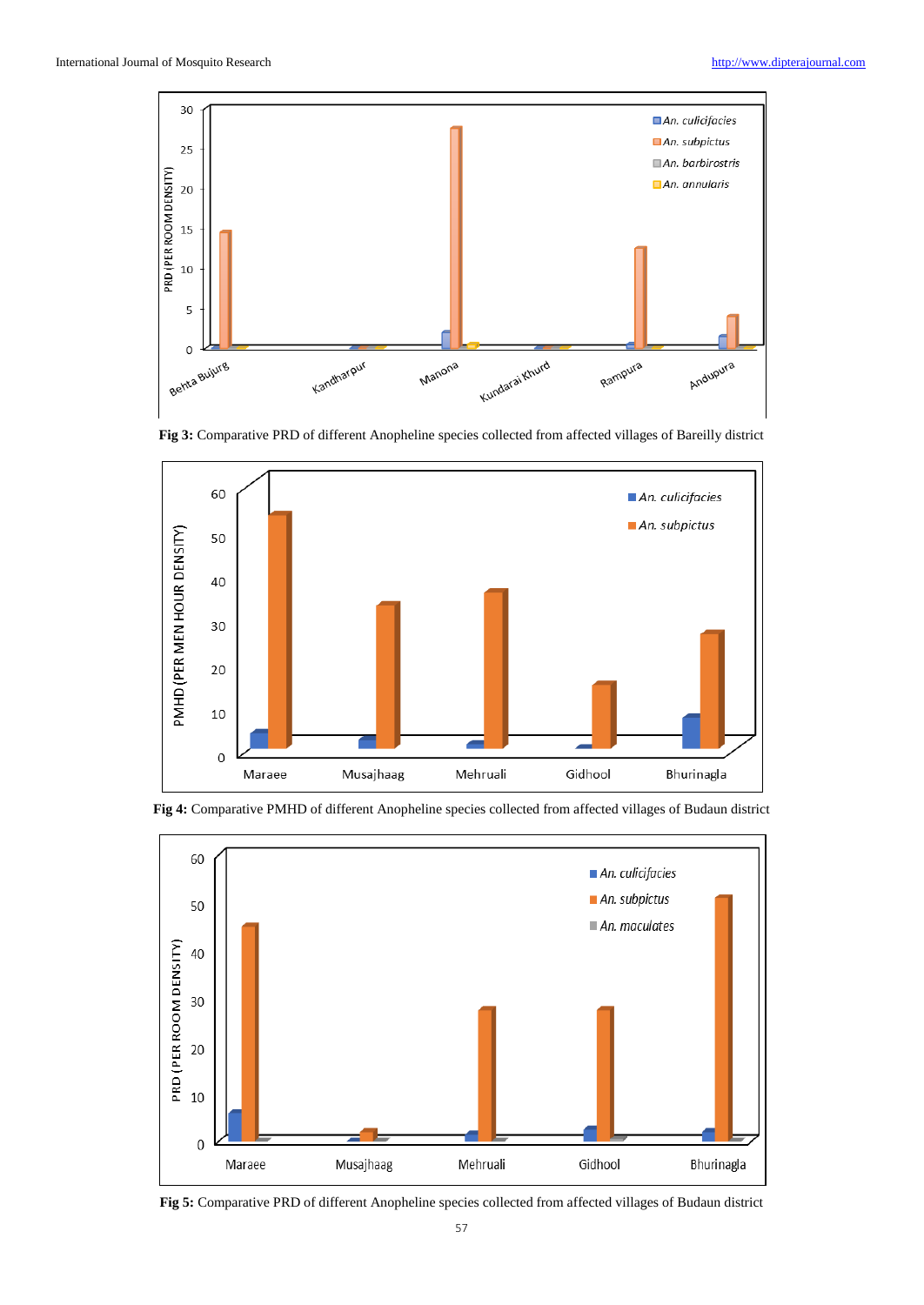**Table 1:** Malaria epidemiological data of Bareilly and Budaun district for 2017 and 2018 (till Sept.)

| Year | <b>District</b> | A.B.E.R | A.P.I | S.P.R. | <b>Total cases</b> | <b>Deaths</b> |
|------|-----------------|---------|-------|--------|--------------------|---------------|
| 2017 | Bareilly        | 2.02    | 0.06  | 0.29   | 274                |               |
|      | Budaun          | 2.10    | 0.42  | 2.0    | 1325               |               |
| 2018 | Bareilly        | 4.90    | 7.32  | 14.94  | 16.802             | 48            |
|      | Budaun          | 4.35    | 5.54  | 12.72  | 9276               | 119           |

ABER– Annual Blood Examination Rate; API– Annual Parasite Incidence; SPR– Slide Positivity Rate

| <b>Districts</b> | <b>Name of Village</b>           | <b>Species</b>        | <b>PMHD</b> | <b>PRD</b>               |
|------------------|----------------------------------|-----------------------|-------------|--------------------------|
|                  |                                  | An. culicifacies      | 3.0         |                          |
|                  |                                  | An. subpictus         | 21.5        | 14.5                     |
|                  |                                  | An. barbirostris      | 1.0         |                          |
|                  | Behta Bujurg                     | Armiger sps           | 1.0         | 0.5                      |
|                  |                                  | Cx. vishnui           | 1.0         | $\overline{a}$           |
|                  |                                  | Cx. quinquefasciatus  |             | 0.5                      |
|                  | Majgawan<br>Cx. quinquefasciatus |                       | 2.5         |                          |
|                  |                                  | An. culicifacies      | 5.5         | $\mathcal{L}$            |
|                  | Kandharpur                       | An. subpictus         | 14          |                          |
|                  |                                  | An. culicifacies      | 5.0         | 2.0                      |
|                  |                                  | An. subpictus         | 3.5         | 27.5                     |
|                  |                                  | An. barbirostris      | 0.5         |                          |
| <b>Bareilly</b>  | <b>Manona</b>                    | An. annularis         |             | 0.5                      |
|                  |                                  | Cx. quinquefasciatus  | 1.0         | 7.0                      |
|                  |                                  | Cx. tritaeniorhynchus |             | 0.5                      |
|                  | Kundarai Khurd                   | An. culicifacies      | 2.0         |                          |
|                  |                                  | An. subpictus         | 12.5        | $\overline{\phantom{a}}$ |
|                  |                                  | An. culicifacies      |             | 0.5                      |
|                  | Rampura                          | An. subpictus         | 12.0        | 12.5                     |
|                  |                                  | Ae. aegypti           | 2.0         | 2.0                      |
|                  |                                  | An. culicifacies      | 5.0         | 1.5                      |
|                  |                                  | An. subpictus         | 48.5        | 4.0                      |
|                  | Andupura                         | Cx. quinquefasciatus  | 2.0         | 0.5                      |
|                  |                                  | Cx. vishnui           | 0.5         | $\mathbf{r}$             |
|                  |                                  | An. culicifacies      | 3.5         | 6.0                      |
|                  | Maraee                           | An. subpictus         | 53          | 45.0                     |
|                  |                                  | Cx.quinquefasciatus   | 2.5         | 2.0                      |
|                  |                                  | An. culicifacies      | 2.0         |                          |
|                  |                                  | An. subpictus         | 32.5        | 2.0                      |
|                  | Musajhaag                        | Cx. quinquefasciatus  | 1.0         | $\overline{\phantom{a}}$ |
|                  |                                  | Cx. vishnui           | 0.5         | $\equiv$                 |
|                  |                                  | An. culicifacies      | 1.0         | 1.5                      |
|                  | Mehrauli                         | An. subpictus         | 35.5        | 27.5                     |
| <b>Budaun</b>    |                                  | Cxquinquefasciatus    | 1.0         | 0.5                      |
|                  |                                  | Cxtritaeniorhynchus   | 0.5         | 0.5                      |
|                  |                                  | An. culicifacies      |             | 2.5                      |
|                  | Gidhool                          | An. subpictus         | 14.5        | 27.5                     |
|                  |                                  | An. maculates         | ÷.          | 0.5                      |
|                  |                                  | Cx. tritaeniorhynchus | 0.5         |                          |
|                  |                                  | An. culicifacies      | 7.0         | 2.0                      |
|                  |                                  | An. subpictus         | 26.0        | 51.0                     |
|                  | Bhurinagla                       | Cx. quinquefasciatus  | 3.0         | 0.5                      |
|                  |                                  | Cx. tritaeniorhynchus | $\omega$    | 1.0                      |
|                  |                                  | Armiger sps           | 1.0         | $\sim$                   |

**Table 2:** Results of the adult Mosquito species prevalence in the affected village of both districts

\*PMHD=Per Men Hour Density; PRD=Per Room Density

**Table 3:** Showing the larval survey carried out in the affected villages during the malaria outbreak

| <b>Districts</b> | <b>Area Surveyed</b> | <b>Species Identified</b>            | <b>Larval Density/Dip</b> | <b>Type of Breeding site</b> |
|------------------|----------------------|--------------------------------------|---------------------------|------------------------------|
| Bareilly         | Behta Bujurg         | Cx. vishnui<br>Cx. tritaeniorhynchus |                           | Pond and rice fields         |
|                  | Kandharpur           | Anopheles culicifacies               | 6                         | Rainwater collection         |
|                  | Kundarai Khurd       | Anopheles culicifacies               | 10                        | Clean stagnant water         |
|                  | Andupura             | Anopheles culicifacies               | 5                         | Pit                          |
|                  |                      | Cx. tritaeniorhynchus                |                           | Rice field                   |
| <b>Budaun</b>    | Maraee               | Cx. vishnui                          | 5                         | <b>Pits</b>                  |
|                  |                      | Cx. tritaeniorhynchus                |                           | Drainage                     |
|                  | Ghidhol              | Anopheles culicifacies               | 25                        | Clean Stagnant water         |
|                  |                      | Cx. tritaeniorhynchus                | 4                         | Pools, pits                  |
|                  | Bhurinagla           | Anopheles culicifacies               | 5                         | Clean Stagnant water         |
|                  |                      |                                      |                           | Pools, pits                  |